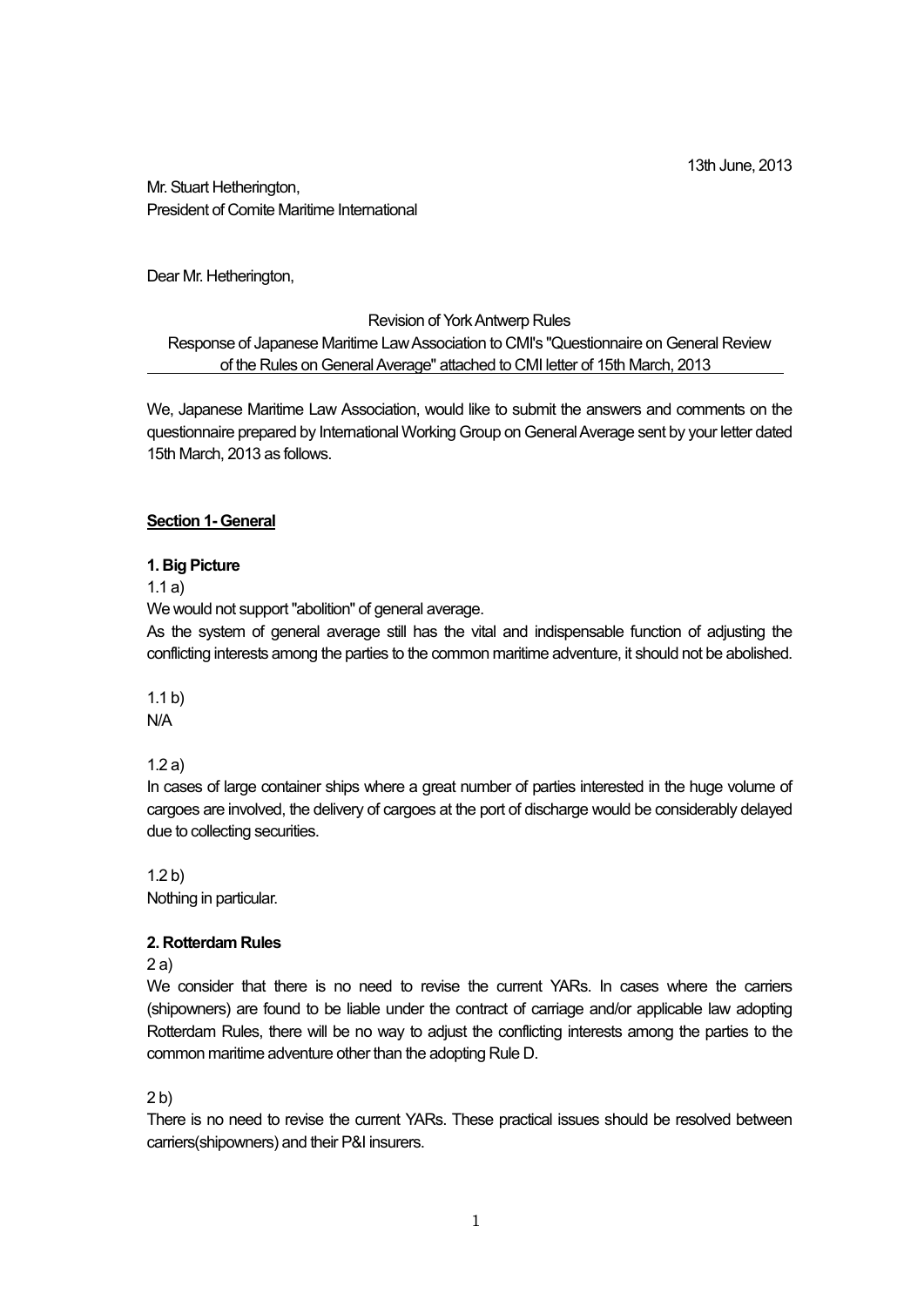### **3. Definitions**

3 a)

We believe that there has been no serious problem under the current provisions. Although we believe that the meaning of "voyage" was wrongly decided in the "Trade Green" case, such a case in itself does not require a new definition section in the new YAR.

3 b)

N/A

### **4. Scope**

There is no need to alter the current manner. We believe that there has been no serious problem caused under the current succinct provisions of YARs.

### **5. Format**

We favor "tidying up" the YAR's wording as was done in YAR2004.

### **6. Dispute Resolution**

We believe that the demand for the GA dispute resolution services would be probably very limited. Therefore, we do not support the introduction of such services.

### **7. Enforcement**

#### 7 a)

There is no need to include a section dealing with enforcement in the areas illustrated in the questionnaire in the new YAR.

### 7 b)

We consider that it should be useful if CMI can offer (not in the YAR) recommended standard versions of key documents related to GA.

### **8. Absorption Clauses**

GA Absorption Clauses are the matters in respect of hull insurance policies and/or the practice of hull insurance. Therefore, they have no direct relation to the provisions of YAR.

### **9. Piracy**

9 a)

As the matter of the payment of ransom for the release of the vessel and the cargo on board is an issue related with each state's public policy, it is not appropriate for YAR to deal with this issue. Whether the ransom in the specific case can be allowed in GA or not, should be judged in the light of Rule A.

### 9 b)

Under Japanese jurisdiction there is no rule or regulation which explicitly restricts payment of ransom or other related expenses.

# **10. Costs**

10 a) & b)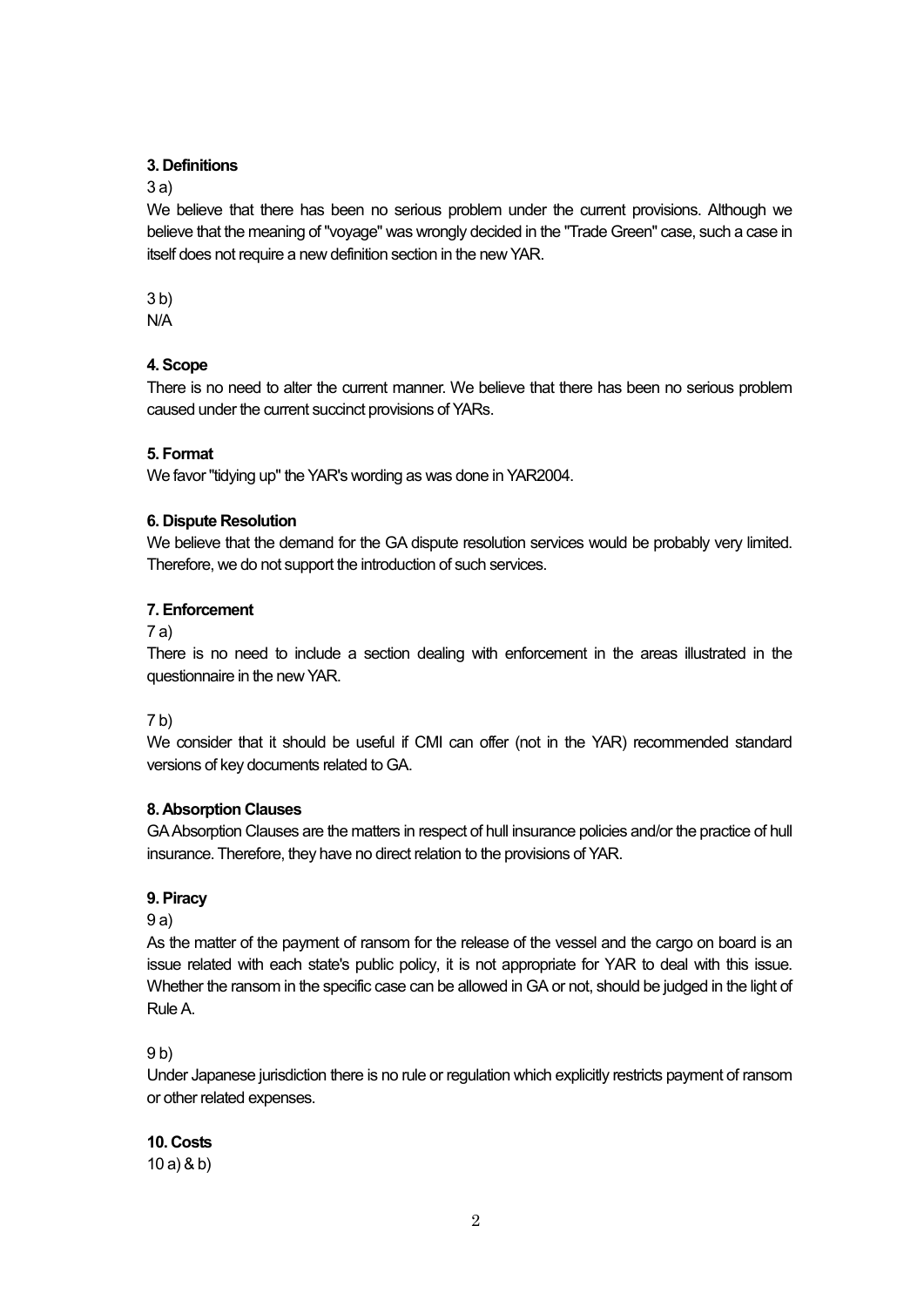If low value cargoes on board the container ships are excluded from contributory value, the adjustment fees and costs of collecting securities should be reduced considerably.

 $10 c)$ Nothing in particular.

10 d)

If salvage payments where the law or contract already provides a means of distribution between the parties to the common maritime adventure(such as salvage award under LOF) will not be allowed in GA and will not be deducted from contributory value, major part of legal costs which has been allowed in GA can be excluded from GA.

#### **11. Other Matters**

Nothing in particular.

#### **Section 2 - Introductory Rules**

#### **1. Rule of Interpretation**

There is no need to reword the current Rule of Interpretation.

#### **2. Rule Paramount**

There is no need to amend the current Rule of Paramount. It is appropriate for the party who is innocent of the unreasonable conduct to claim against the party who is liable for the such a conduct as the matter of the compensation for damages.

### **3. Rule of Application**

We do not consider that it is appropriate to introduce such a rule of application for the following reasons.

(1)We consider that the effectiveness of such a rule is open to doubt.

(2)We consider that the construction of the exiting GA clause in charter party or bill of lading providing for the application of "YAR1994 or any subsequent modification or amendment thereof" or similar wording have been almost unified. If, as indicated in IWG's report dated June 21, 2012, some courts accept the effectiveness of such a rule of application and other courts reject the same, it may cause a new confusion and hurt the right of parties concerned.

### **Section 3 - Lettered Rules**

#### **2. Rule B**

2.1

It is not necessary to amend the current provisions. We believe that there has been no practical problem caused under the current provisions.

### 2.2.

It is not necessary to amend the current provisions. We believe that there has been no practical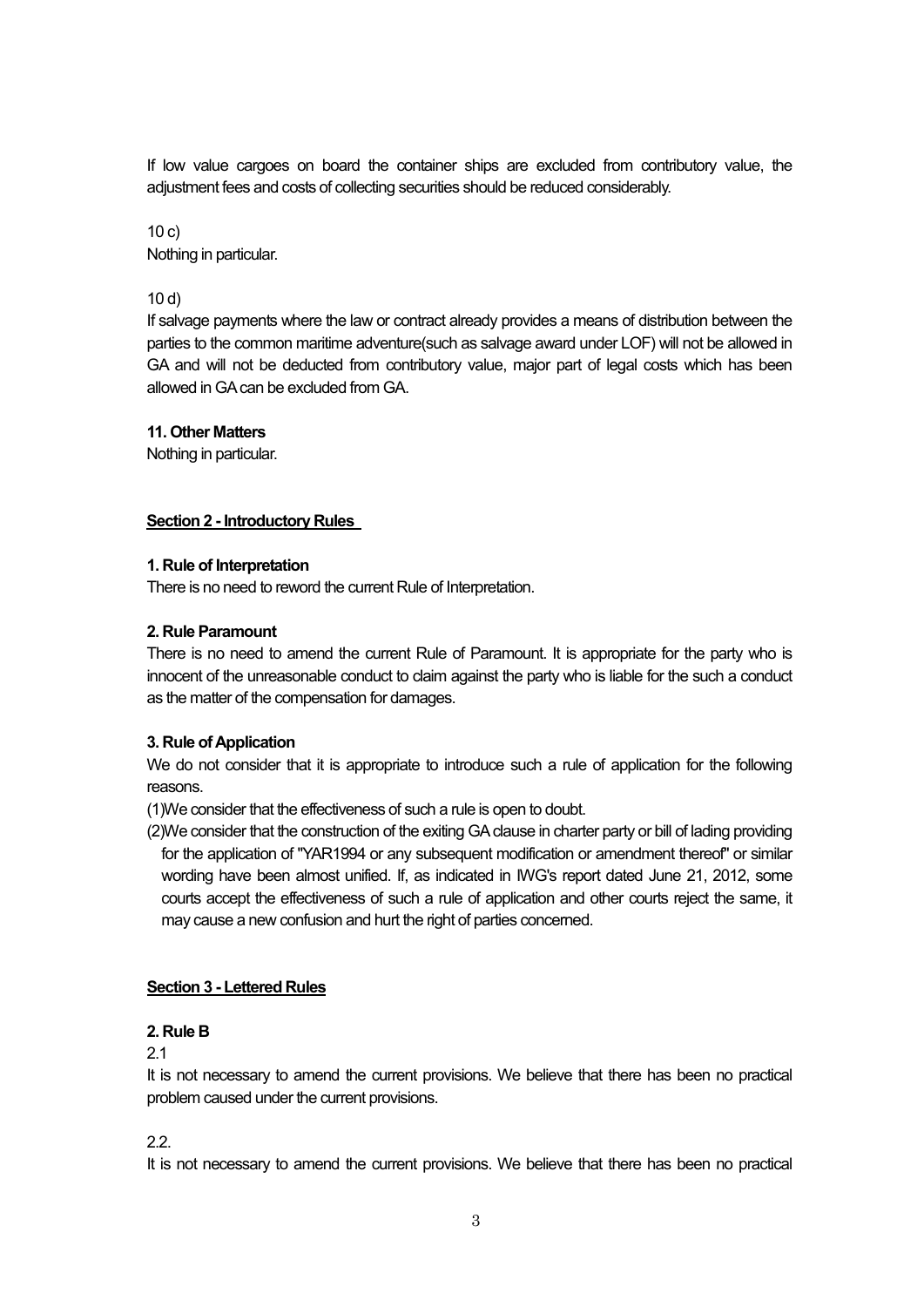problem caused under the current provisions.

#### **3. Rule C**

#### 3.1

The current provisions should be retained. "Loss of market" and "loss caused by delay" depend on the conditions of the terms or the contract and they are very difficult to monetarily evaluate. As those losses have been excluded from GA with good reasons for quite a long time, it is not necessary to extend the scope of GA allowance in YAR2016.

### 3.2 a)

There is no need to reword the current provisions. It is quite clear from the circumstances and the development of the discussion leading to the adoption of YAR1994 at the CMI conference at Sydney in 1994 that the exclusion contained in the wording "losses, damages or expenses" in second paragraph extends not only to physical loss or damage to the environment and to clean-up costs, but also to liabilities incurred to third parties in respect of damage to the environment.

### 3.2 b)

There is no need to amend the current provisions. It is believed to be clear that the wording" losses, damages or expenses in respect of damage to the environment" includes losses, damages or expenses resulting from the taking of preventive measure to avoid damage to the environment.

### **5. Rule E**

#### 5.1

There is no need to amend the current provisions.

### 5.2

There is no need to amend the current provisions.

### **6. Rule F**

### 6.1

There is no need to revisit the section referred to in the questionnaire and to amend the current provisions.

### 6.2 a)

There is no need to amend the current provisions. Since Rule F was introduced in YAR for the first time in 1924, it has been proposed repeatedly that the substituted loss should be allowed in GA. The proposals have never been approved due to the concerns for abusive use of such provisions and we believe the concerns are still valid today. The substituted loss (especially loss by sale of cargo at a port of refuge) is usually settled among the parties concerned by the special agreement and need not to be allowed in GA.

### 6.2 b)

There is no need to amend the current provisions. Through the argument mentioned in the above 6.2 a) it is clear enough that "substituted loss" is not included in "substituted expenses".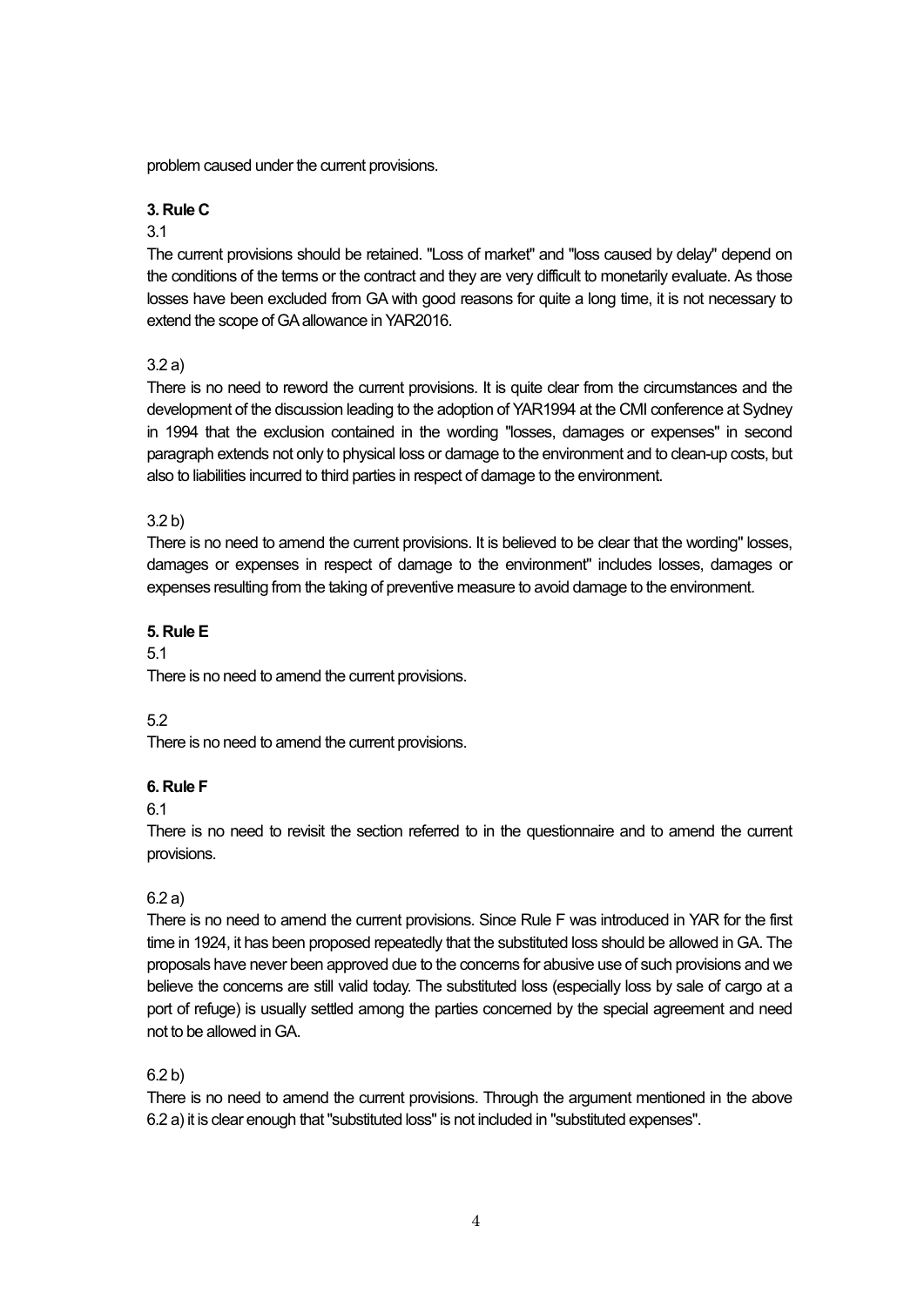# 6.3

There is no need to introduce new provisions. Although it is true that towing to destination or forwarding cargo creates benefits to the parties to the common maritime adventure, the matter is properly stipulated in Rule F where the savings do not need to be considered from the view point of the simplicity of GA adjustment.

### **7. Rule G**

### 7.1

This is the issue related to the construction of the contract of carriage and/or governing law, and is not one which should be dealt with in the YAR.

# 7.2

There is no need to amend the current provisions. We believe that the practice among the average adjusters is almost unified.

### 7.3

We are aware of practical difficulties especially in casualties of large container ships where a great number of the parties interested in the huge volume of cargoes are involved. Paragraph 3 in the current YARs which requires the notification to cargo interests only "if practicable" should be retained. The rights of cargo's interests are protected by paragraph 4.

### 7.4

As there is no practical problem caused under the current provisions, it is not necessary to amend the current provisions.

### 7.5

This is the issue related to the construction of the contract of carriage and/or governing law, and is not one which should be dealt with in the YAR.

### **Section 4 - Numbered Rules**

### **4. Rule** Ⅳ

We consider that there has been no problem under the current wordings, but would be prepared to consider the better proposal if it is offered.

### **6. Rule** Ⅵ

6.1 a)

We adopt the position of YAR2004, which excludes salvage payments where the law or contract already provides a means of distribution between the parties (such as salvage award under LOF) from GA. However, it is necessary to improve the wording taking into account the following points.

- (1) to make clear the fundamental principle that expenditure in the nature of salvage shall be allowed in GA.
- (2) to include the contents of Association of Average Adjusters' probationary rule of practice "Salvage Payments-Rule Ⅵ of the York-Antwerp Rules 2004".
- (3) to include the contents of XXII of rules of practice of The Association of Average Adjusters of the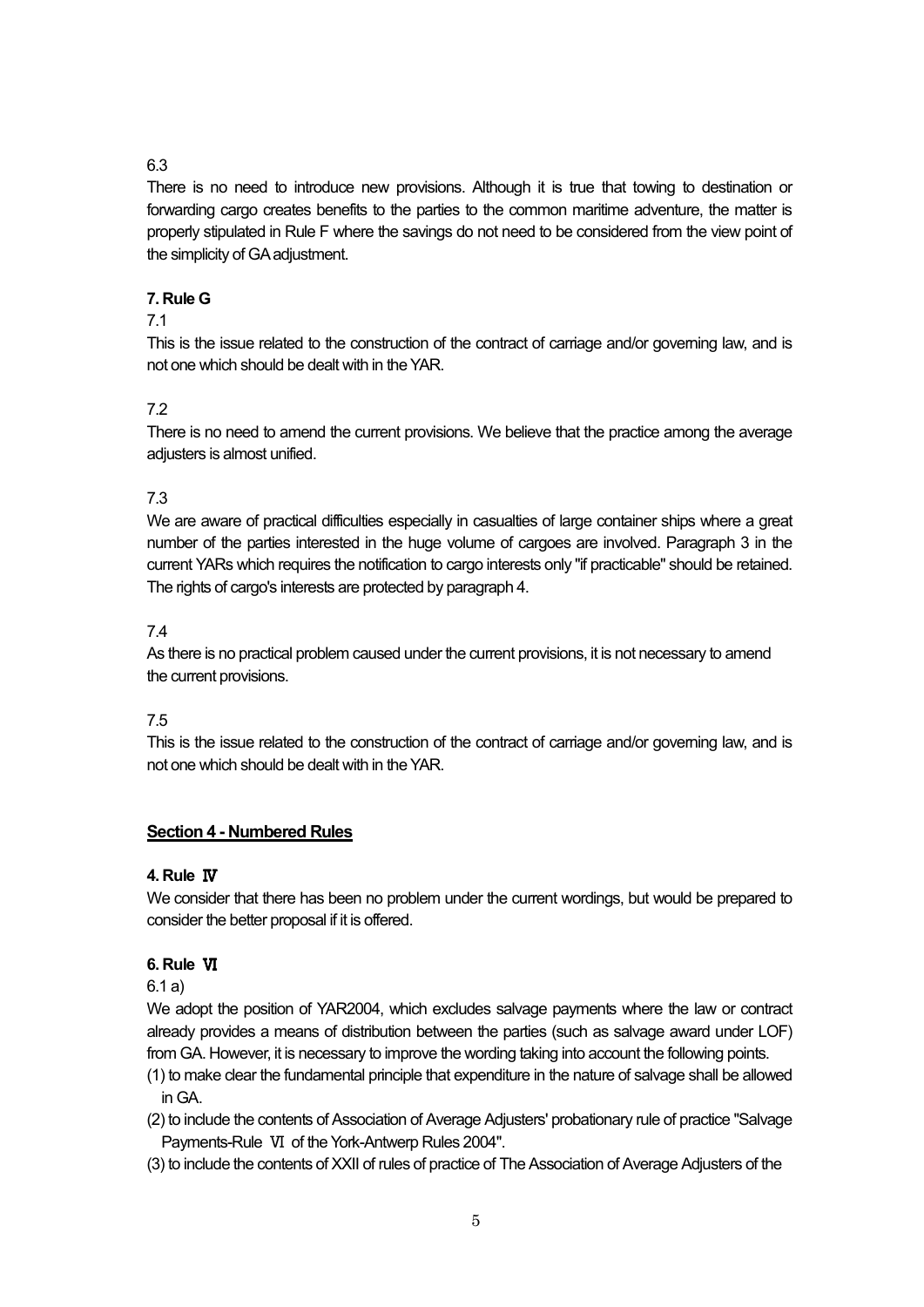United States "Salvage Settlements under York Antwerp Rules 2004-Allowance for Interest"(Adopted – October 5, 2005).

6.1 b)

N/A

### 6.1 c)

From the view point of the simplicity of GA adjustment, it is appropriate not to deduct salvage payments such as LOF salvage award from the contributory value. Therefore, Rule XⅦ should be amended accordingly.

### 6.2 a)

Legal costs related to the salvage are currently allowed in GA not by RuleⅥ but by Rule C. It is appropriate to amend RuleⅥ to make clear that those costs shall be allowed in GA under this Rule.

### 6.2 b)

We do not consider that it would encourage co-operation among salved property interests and earlier negotiation with the salvors if legal costs are expressly excluded from GA.

### **7. Rule** Ⅶ

No. We believe that there has been no problem under the current wordings.

### **8. Rule** Ⅷ

8 a) & 8 b)

No. We believe that there has been no problem under the current wordings.

### **10. Rule** Ⅹ

10.1

No. We believe that the word "repairs" is correctly interpreted to mean the permanent repairs or the temporary repairs which are necessary to complete the voyage and there is no problem under the current wordings.

### 10.2

No. There is no need to amend the current provisions.

### **11. Rule** Ⅺ

11.1

We support the position in YAR2004.

### 11.2

No. As we understand the practice among the average adjusters has been established, there is no need to amend the current provisions.

### 11.3

No. As we understand the practice among the average adjusters has been established, there is no need to amend the current provisions.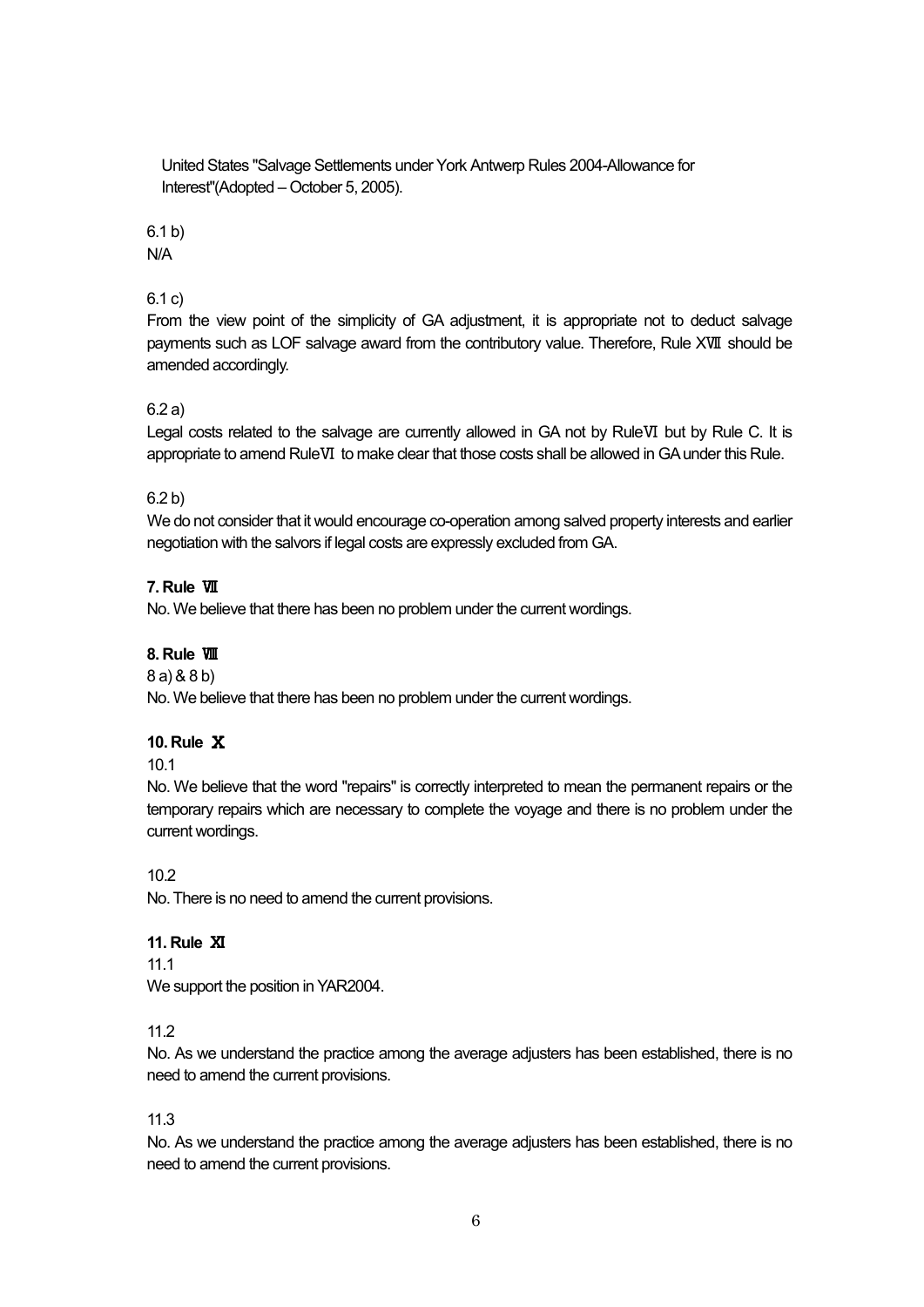### 11.4

We consider the wordings of the provisos to Rules  $X(b)$  and  $XI(b)$  fulfill their intended purpose and they should not be changed.

### 11.5 a)

No. The current Rule XI(d) is the part of the so-called "Sydney compromise" adopted at the 1994 CMI Conference at Sydney based on the carefully negotiated and well-balanced compromise between property underwriters and liability underwriters. It is not appropriate to amend a part of the so-called "Sydney compromise" without the compelling need.

11.5 b)

No.

# 11.5 c)

No. As it is clear that the wordings "an actual escape or release" should be interpreted consistently with the wordings of Rule C, there is no need to include the wordings "from the property involved".

### 11.5 d)

No. It is not appropriate to amend the only one section of so-called "Pollution compromise" between property underwriters and liability underwriters as mentioned in 11.5 a) above.

### **14. Rule** XⅣ

### 14.1

As the saving of costs of the permanent repairs are purely shipowners' benefit, such a saving should be dealt as particular average (namely hull underwriters should pay such a saving).We consider that it is appropriate to retain the position in YAR2004.

### 14.2

We have not encountered any practical difficulties regarding the application of RuleXIV in the aftermath of the House of Lord's decision in the "Bijela"[1992]1 Lloyd's Rep 636.

# **16. Rule** XⅥ

We understand that the amount to be allowed as general average for damage to or loss of cargo sacrificed has been practically based on the value at the time of the delivery under the contract of carriage without exception. Therefore, it would be appropriate to change the relevant wordings ("at the time of discharge") to "at the time of delivery under the contract of carriage" in RulesⅩⅥ and ⅩⅦ.

# **17. Rule** XⅦ

### 17.1

If low value cargoes shall be excluded from contributory value in casualties of large container ships where a great number of parties interested in the huge volume of cargoes are involved, time and costs necessary for the adjustment including those to be taken for collecting GA securities will be reduced considerably. Therefore, we support the suggestion in the questionnaire. However, it is necessary to consider how to provide for in details.